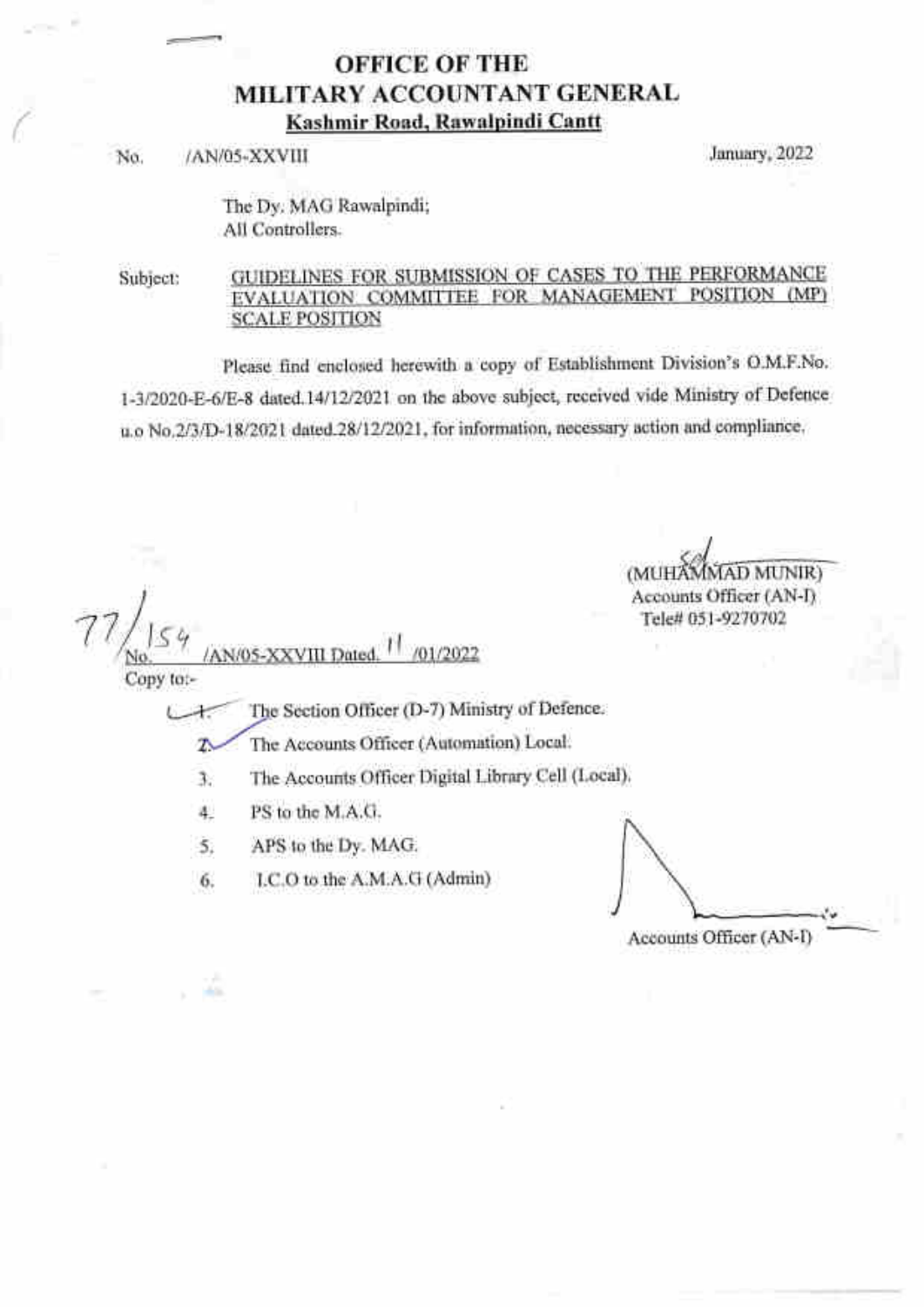(DEFENCE DIVISION)

GOVERNMENT OF PAKISTAN. MINISTRY OF DEFENCE

### DELINES FOR SUBMISSION OF CASES TO THE PERFORMANCE EVALUATION COMMITTEE FOR MANAGEMENT POSITION (MP) **SCALE POSITION**

Please find enclosed herewith a copy of the Establishment Division's self-explanatory O.M. F.No.1-3/2020-E-6/E-8 dated 14th December, 2021, on the above cited subject for information, necessary action and compliance, please,

Section

MAG, Pakistan Military Accounts Deptt, Rwp. Surveyor General, Survey of Pakistan, Rwp. DG, Military Lands & Cantonments, Rwp. DG, Pakistan Armed Services Board, Rwp. DG, Pakistan Maritime Security Agency, Karachi DG. FGEIs (C/G) Directorate, Rawalpindi.

Dte Gen, ISI, Islamabad Director (Admin) JSHQ, Chaklala, Rwp SD Dte (SD-1), GHQ, Rawalpindi Director (Admin) AHQ, Islamabad Director (Admin), NHQ, Islamabad.

### Min of Def.u.o.No. 2/3/D-18/2021 dated 28th December, 2021

Copy for information to: -

Snr JS-V, JS-I, JS-II, JS-IV, JS-VII, DS (Army-C), DCM APS to JS-III

Copy for information, w.r.t. their O.M quoted above to:-

Establishment Division, (Zain Aziz) Section Officer (E-VIII), Islamabad.